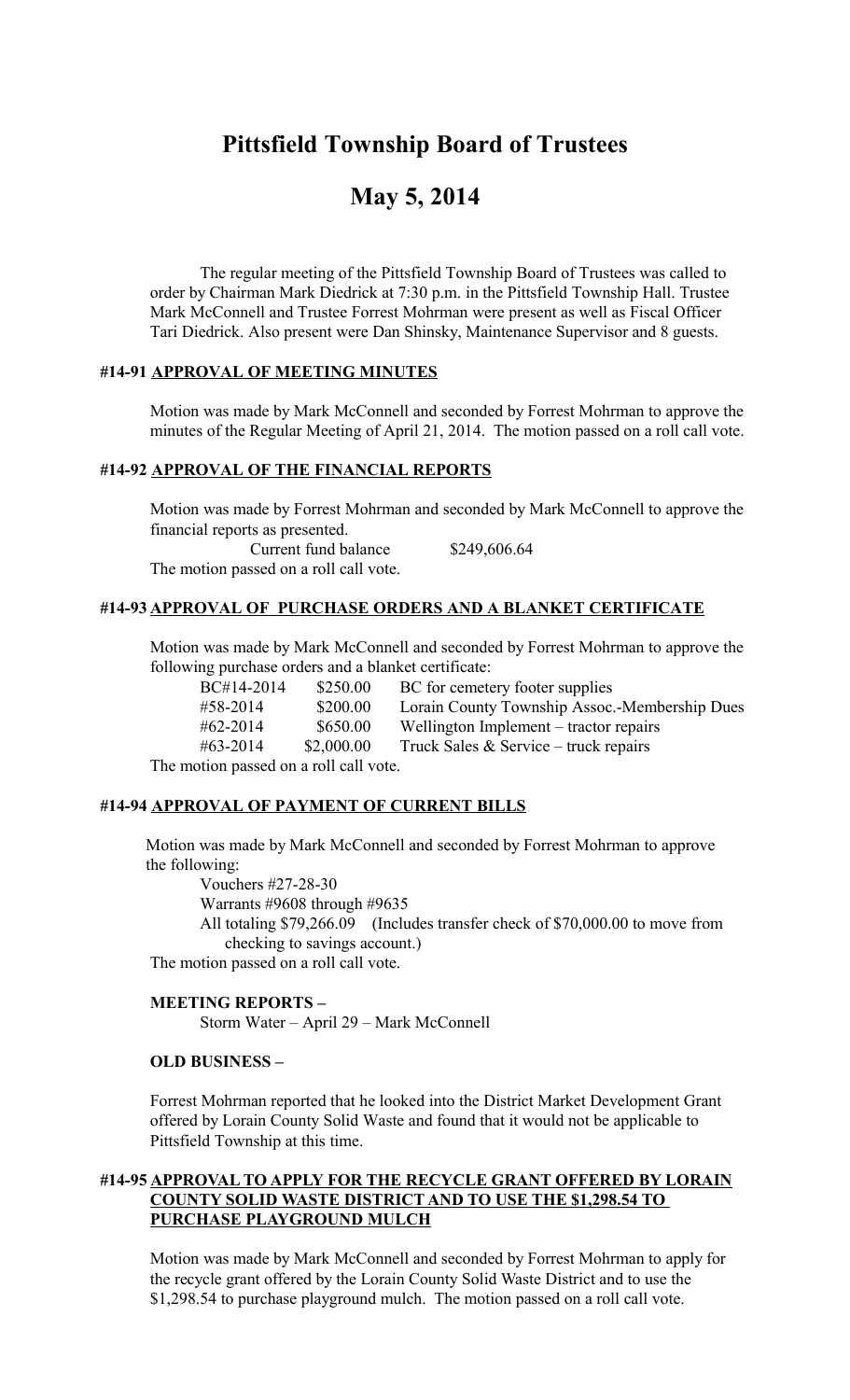Pride Day will be held on May  $17<sup>th</sup>$ . Dumpsters have been scheduled for the day.

#### **NEW BUSINESS** –

The Memorial Day service was discussed. The pastor of the Pittsfield Community Church will be asked to perform the service. Sandy Diedrick will be asked to decorate the veteran gravesites.

#### **#14-96 MOVE TO EXECUTIVE SESSION**

Motion was made by Mark McConnell and seconded by Forrest Mohrman to move to Executive Session to discuss personnel issues. The motion passed on a roll call vote.

## **#14-97 RETURN TO REGULAR SESSION**

Motion was made by Mark McConnell and seconded by Forrest Mohrman to move out of Executive Session and return to the Regular Session. The motion passed on a roll call vote.

## **#14-98 APPROVAL OF A CONTRACT WITH SANDY DIEDRICK FOR THE DATA ENTRY OF CEMETERY RECORDS**

Motion was made by Forrest Mohrman and seconded by Mark McConnell to approve a contract with Sandy Diedrick for the 2014 year for the data entry of cemetery records. She is to be paid a total of \$450.00 for these services. Mark Diedrick abstained from the vote. The motion passed on a roll call vote.

## **#14-99 APPROVAL OF A CONTRACT WITH STEVE MAGYAR FOR THE MAINTENANCE OF THE TOWNSHIP WEBSITE**

Motion was made by Mark McConnell and seconded by Forrest Mohrman to approve a contract with Steve Magyar for the period of May 1 through December 31, 2014 for the maintenance of the Township website. He is to be paid a total of \$300.00 for these services. The motion passed on a roll call vote.

## **#14-100 APPROVAL OF A CONTRACT WITH RENEE OVERSTREET FOR THE CREATION OF THE PITTSFIELD TOWNSHIP NEWSLETTER**

Motion was made by Mark McConnell and seconded by Forrest Mohrman to approve a contract with Renee Overstreet for the period of April 1 through December 31, 2014 for the writing and layout of the Township newsletter. She is to be paid \$100.00 per newsletter. The motion passed on a roll call vote.

Forrest Mohrman reported on an area on Hawley Road that has been washed out by recent storms.

#### **ZONING BUSINESS –**

Dan Shinsky gave an update on the zoning business of the Township. The veterinary clinic on Rt. 20 is looking into new signs for the business.

#### **MAINTENANCE REPORT –**

Dan Shinsky reported that he has started mowing. The Scout Troop has completed their roadside pick-up project. Mark Diedrick thanked the group for completing the service